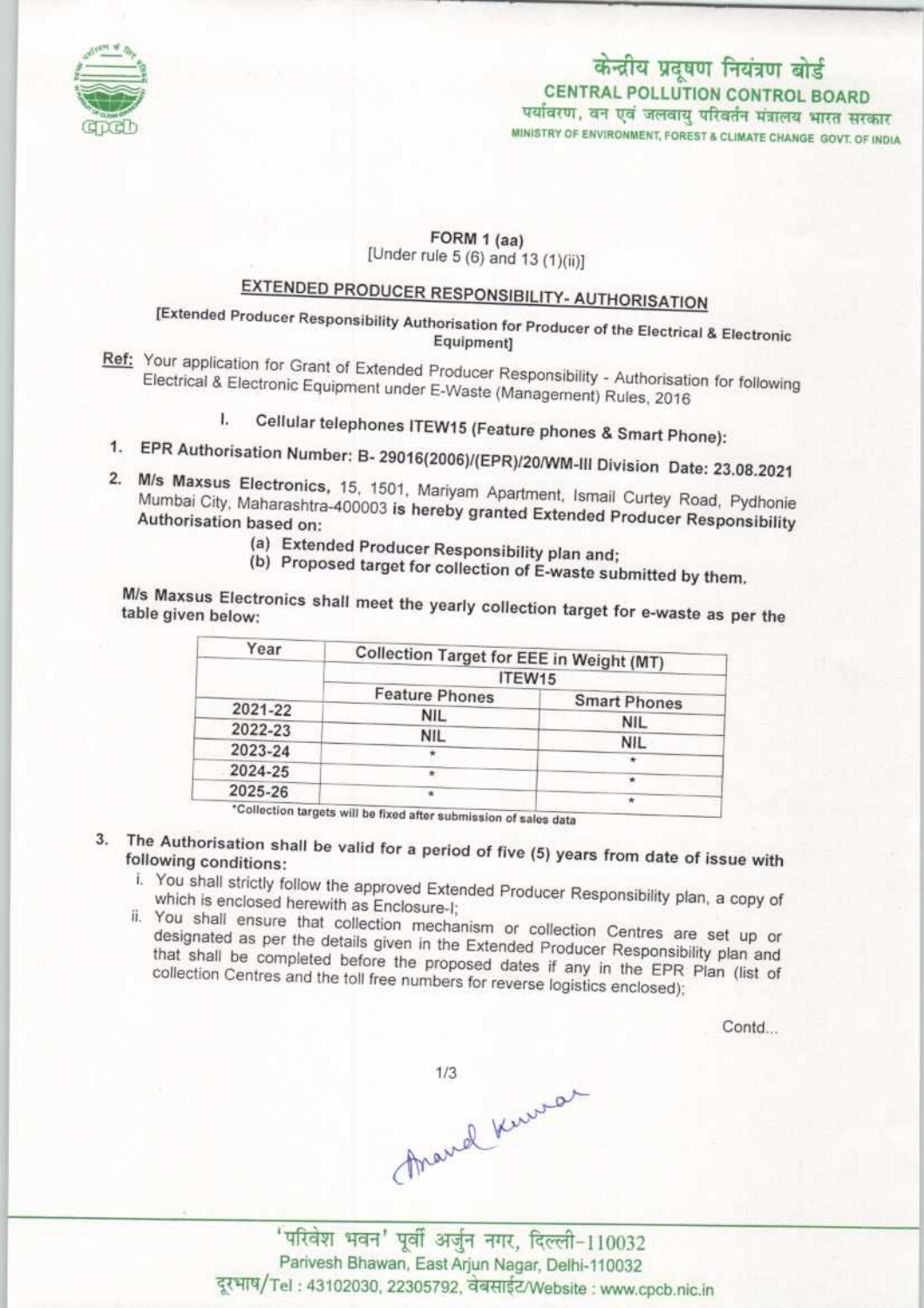

From pre page...

- iii. You shall ensure that all the collected e-waste is channelized to your dismantler/recycler Horizon Recycling Pvt. Ltd. Khasra No 35, Vill Kumarhera, Green Land Industrial Complex, 7km, Dehradun Road, Saharanpur-247001 U. P. and record shall be maintained at dismantler/recycler and at your end.
- iv. You shall maintain records, in Form-2 of these Rules, of e-waste and make such records available for scrutiny by Central Pollution Control Board;
- v. You shall file annual returns in Form-3 to the Central Pollution Control Board on or before 30th day of June following the financial year to which that returns relates.

## vi. General Terms & Conditions of the Authorisation:

- a.The authorisation shall comply with provisions of the Environment (Protection) Act, 1986 and fhe E-waste (Management) Rules.2016 made there under;
- b. The authorisation or its renewal shall be produced for inspection at the request of an officer authorised by the Central Pollution Control Board:
- c.Any charge in the approved Extended Producer Responsibility plan should be informed to Central Pollution Control Board within 15 days on which decision shall be communicated by Central Pollution Control Board within sixty days;
- d. It is the duty of the authorised person to take prior permission of the Central Pollution Control Board to close down any collection centre/points or any other facility which are part of the EPR plan;
- e.An application for the renewal of authorisation shall be made as laid down in subrule (vi) of rule of 13(1) the E- Waste (Management) Rules, 2016;
- f. The Board reserves right to cancel/amend/revoke the authorisation at any time as per the policy of the Board or Government.

#### vii. Additional Conditions: •

- a) That the applicant will submit annual sales data along with annual returns;
- b) That the applicant has to ensure that the addresses of collection points provided by them in their EPR Plan are correct and traceable and the collection points/centres are functional;
- c) That the applicant will submit revised application for grant of EPR Authorisation in case of applicant adding/changing PRO or changing its EPR Plan;
- d) That the applicant has to ensure that the e-waste collected at collection centres/points or through Buy-back and DRS mentioned in the application should reach to its authorized dismantler/recycler,

Contd...

Anamal Kuwar

 $2/3$